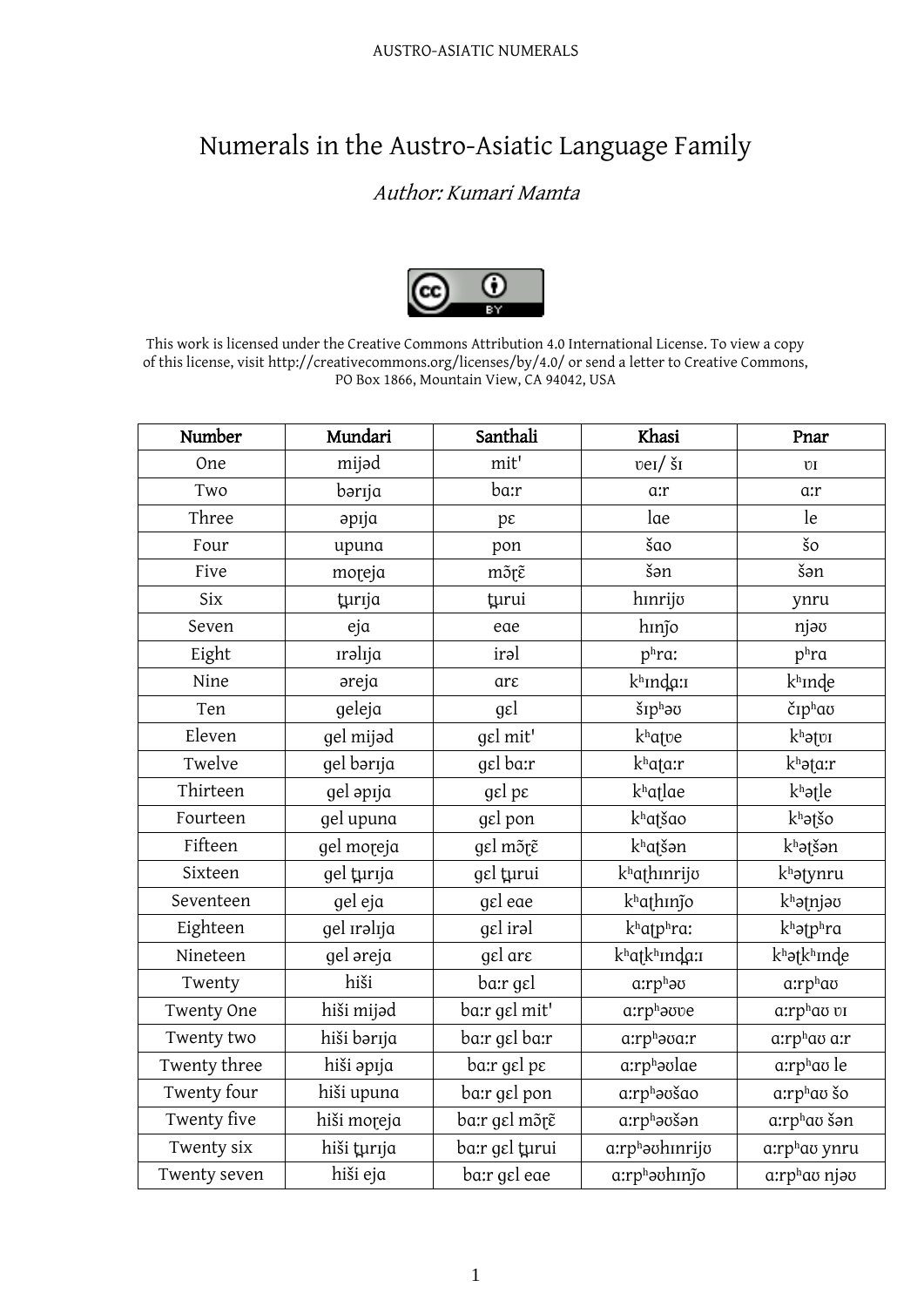| Number       | Mundari                | Santhali                               | Khasi                             | Pnar           |
|--------------|------------------------|----------------------------------------|-----------------------------------|----------------|
| Twenty eight | hiši <i>ralija</i>     | ba:r gel iral                          | a:rphoophra:                      | a:rphao phra   |
| Twenty nine  | hiši əreja             | ba:r gel are                           | a:rphəvkhında:1                   | a:rphao khinde |
| Thirty       | mid hiši gel           | $pe$ g $el$                            | $l$ a: $I$ phao                   | lephao         |
| Thirty one   | mid hiši gel mijad     | pe gel mit'                            | la: Iphao ve:                     | lephao vi      |
| Thirty two   | mid hiši gel barıja    | pe gel ba:r                            | la: <sub>Iphao a:r</sub>          | lephao a:r     |
| Thirty three | mid hiši gel apıja     | $pe$ gel pe                            | la: Iphao lae                     | lephao le      |
| Thirty four  | midhiši gel upuna      | pe gel pon                             | la: Iphao šao                     | lephao šo      |
| Thirty five  | mid hiši gel<br>moreja | pε gεl mõ <sub>t</sub> ẽ               | la: <sub>Iph</sub> ao šən         | lephao šən     |
| Thirty six   | mid hiši gel turija    | pe gel turui                           | la: Iphao hinrijo                 | lephao ynru    |
| Thirty seven | mid hiši gel eja       | pe gel eae                             | la: Iphao hinjo                   | lephao njao    |
| Thirty eight | mid hiši gel Iralıja   | pe gel iral                            | la: <sub>Iphao phra</sub> :       | lephao phra    |
| Thirty nine  | mid hiši gel areja     | pe gel are                             | la: Iphao khinda: I               | lephao khinde  |
| Forty        | bər hiši               | pon gel                                | šaopha:o                          | šophao         |
| Forty one    | bər hiši mijəd         | pon gel mit'                           | šaopha: ve:                       | šophao vi      |
| Forty two    | bər hiši bərıja        | pon gel ba:r                           | šaopha: va: r                     | šophao a:r     |
| Forty three  | bər hiši əpıja         | pon gel pe                             | šaopha: ulae                      | šophao le      |
| Forty four   | bər hiši upuna         | pon gel pon                            | šaopha: v šao                     | šophao šo      |
| Forty five   | bər hiši moreja        | pon gel mõte                           | šaopha: v šən                     | šophao šən     |
| Forty six    | bər hiši turıja        | pon gel turui                          | šaopha: u hinrijo                 | šophao ynru    |
| Forty seven  | bər hiši eja           | pon gel eae                            | šaopha: uhinjo                    | šophao njoo    |
| Forty eight  | bər hiši ırəlıja       | pon gel iral                           | šaopha: phra:                     | šophao phra    |
| Forty nine   | bər hiši əreja         | pon gel are                            | šaopha: v khinda: i               | šophao khinde  |
| Fifty        | bər hiši gel           | mõ <sub>l</sub> $\tilde{\epsilon}$ gel | šənpha:o                          | sənphao        |
| Fifty one    | bər hiši gel mijəd     | mõre gel mit'                          | $\emph{S}$ anpha: $\emph{over}$ : | sənphay vi     |
| Fifty two    | bər hiši gel bərıja    | mõre gel ba:r                          | šənpha:va:r                       | sənphao a:r    |
| Fifty three  | bər hiši gel əpıja     | mõte gel pe                            | šənpha: vlae                      | sanphao le     |
| Fifty four   | bar hiši gel upuna     | mõte gel pon                           | šənpha: všao                      | sanphao šo     |
| Fifty five   | bar hiši gel moreja    | mõre gel mõre                          | šənpha:všən                       | sənphao šən    |
| Fifty six    | bər hiši gel tµrıja    | mõre gel turui                         | šənpha: ohinrijo                  | sanphao ynru   |
| Fifty seven  | bər hiši gel eja       | mõre gel eae                           | šənpha: uhinjo                    | sənphao njəo   |
| Fifty eight  | bər hiši gel ırəlıja   | mõre gel iral                          | šənpha: uphra:                    | sənphao phra   |
| Fifty nine   | bər hiši gel əreja     | mõre gel are                           | šənpha:okhında:1                  | sanphao khinde |
| Sixty        | əpi hiši               | turui gel                              | hinrijophha:v                     | ynruphao       |
| Sixty one    | əpi hiši mijəd         | turui gel mit'                         | hinrijoph <sup>h</sup> a:v ve:    | ynruphao vI    |
| Sixty two    | əpi hiši bərıja        | turui gel ba:r                         | hınrıjoph <sup>h</sup> a:v a:r    | ynruphao a:r   |
| Sixty three  | əpi hiši əpıja         | turui gel pe                           | hınrıjoph <sup>h</sup> a:v lae    | ynruphao le    |
| Sixty four   | api hiši upuna         | turui gel pon                          | hinrijoph <sup>h</sup> a:v šao    | ynruphao šo    |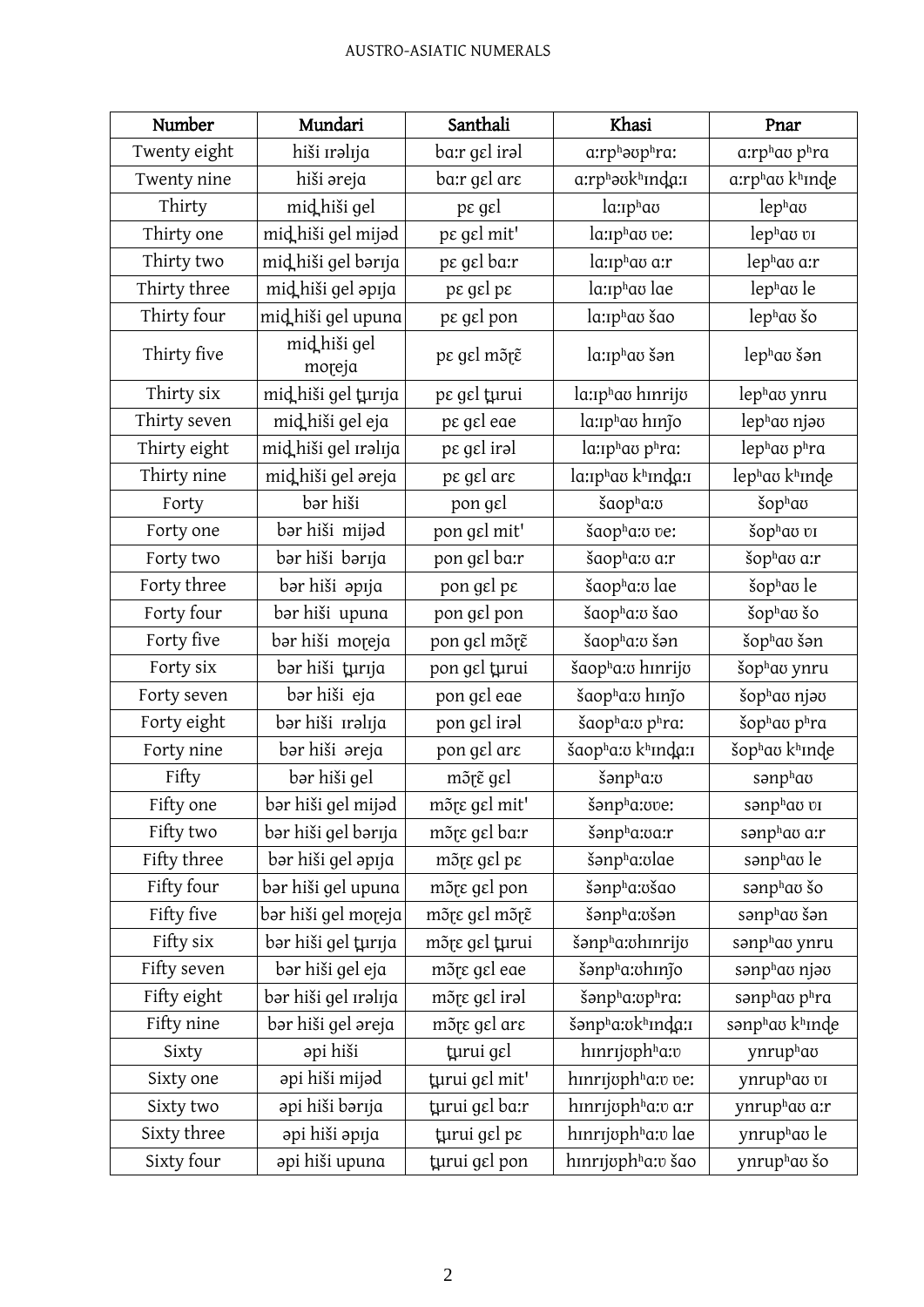| Number        | Mundari                 | Santhali                                    | Khasi                                              | Pnar                         |
|---------------|-------------------------|---------------------------------------------|----------------------------------------------------|------------------------------|
| Sixty five    | əpi hiši moreja         | turui gel mõte                              | hınrıjophha:v šən                                  | ynruphao šən                 |
| Sixty six     | əpi hiši tµrıja         | turui gel turui                             | hinrijophha:v<br>hmrijo                            | ynruphao ynru                |
| Sixty seven   | əpi hiši eja            | turui gel eae                               | hınrıjoph <sup>h</sup> a:v hınjo                   | ynruphao njao                |
| Sixty eight   | api hiši ıralıja        | turui gel iral                              | hinrijophha:v phra:                                | ynruphao phra                |
| Sixty nine    | əpi hiši əreja          | turui gel are                               | hinrijoph <sup>h</sup> a:v<br>kh <sub>Inda:1</sub> | ynruphao khinde              |
| Seventy       | api hiši gel            | eae gɛl                                     | hinjophao                                          | njaophao                     |
| Seventy one   | api hiši gel mijad      | eae gel mit'                                | hmjophavve:                                        | njaophao vi                  |
| Seventy two   | api hiši gel barıja     | eae gel ba:r                                | hmjophava:r                                        | njaophao a:r                 |
| Seventy three | api hiši gel apıja      | eae gel pe                                  | hmjophavlae                                        | njaophao le                  |
| Seventy four  | api hiši gel upuna      | eae gel pon                                 | hinjophaošao                                       | njauphau šo                  |
| Seventy five  | api hiši gel moreja     | eae gɛl mɔ̃rɛ̃                              | hmjophaošon                                        | njaophao šan                 |
| Seventy six   | api hiši gel turija     | eae gel turui                               | hmjophavhinrijo                                    | njaophao ynru                |
| Seventy seven | api hiši gel eja        | eae gal eae                                 | hmjophavhmjo                                       | njaophao njao                |
| Seventy eight | api hiši gel ıralıja    | eae gel iral                                | hinjophaophra:                                     | njaophao phra                |
| Seventy nine  | api hiši gel areja      | eae gɛl arɛ                                 | hmjophaokhmda:                                     | njaophao khinde              |
| Eighty        | upun hiši               | irəl gel                                    | phra:phav                                          | phraphao                     |
| Eighty one    | upun hiši mijad         | irəl gel mit'                               | phra:phavve:                                       | phraphao vi                  |
| Eighty two    | upun hiši barıja        | irəl gel ba:r                               | phra:phava:r                                       | phraphao a:r                 |
| Eighty three  | upun hiši apıja         | irəl gel pe                                 | phra:phavlae                                       | phraphao le                  |
| Eighty four   | upun hiši upuna         | irəl gel pon                                | phra:phavšao                                       | phraphao šo                  |
| Eighty five   | upun hiši moreja        | irəl gel mõ <sub>l</sub> $\tilde{\epsilon}$ | phra:phavšan                                       | phraphao šən                 |
| Eighty six    | upun hiši turija        | irəl gel turui                              | phra:phavhinrijo                                   | phraphao ynru                |
| Eighty seven  | upun hiši eja           | iral gel eae                                | p <sup>h</sup> ra:phavhinjo                        | phraphao njao                |
| Eighty eight  | upun hiši ıralıja       | iral gel iral                               | phra:phavphra:                                     | phraphao phra                |
| Eighty nine   | upun hiši areja         | irəl gel are                                | phra:phavkhinda:                                   | phraphao khinde              |
| Ninety        | upun hiši gel           | are gel                                     | khinda:iphav                                       | khindephao                   |
| Ninety one    | upun hišigel<br>mijəd   | are gel mit'                                | k <sup>h</sup> inda: iphavve:                      | k <sup>h</sup> indephao vi   |
| Ninety two    | upun hiši gel<br>bərıja | are gel ba:r                                | k <sup>h</sup> inda:iphava:r                       | k <sup>h</sup> indephao a:r  |
| Ninety three  | upun hiši gel apija     | are gel pe                                  | k <sup>h</sup> inda: iphavlae                      | k <sup>h</sup> indephao le   |
| Ninety four   | upun hiši gel<br>upuna  | are gel pon                                 | k <sup>h</sup> ında:ıp <sup>h</sup> avšao          | k <sup>h</sup> indephao šo   |
| Ninety five   | upun hiši gel<br>moreja | arε gεl mõτε̃                               | k <sup>h</sup> inda:iphavšən                       | k <sup>h</sup> indephao šən  |
| Ninety six    | upun hiši gel<br>turija | are gel turui                               | k <sup>h</sup> inda:iphavhinrijo                   | k <sup>h</sup> indephao ynru |